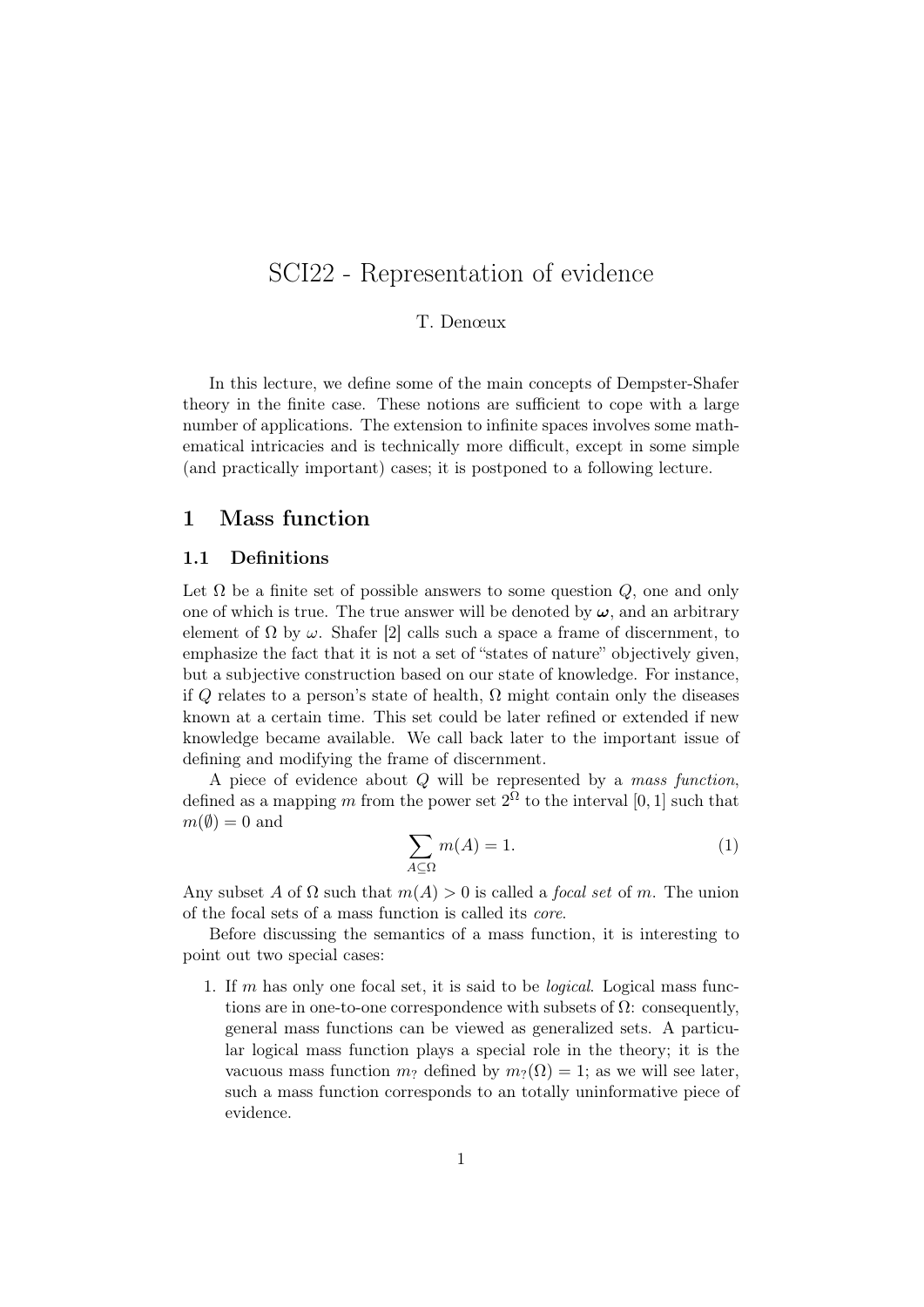2. If all focal sets are singletons (i.e., sets of cardinality one), m is said to be Bayesian. To each Bayesian mass function can be associated a probability distribution  $p : \Omega \to [0, 1]$  such that  $p(\omega) = m({\{\omega\}})$  for all  $\omega \in \Omega$ .

A belief function may thus be viewed both as a generalized set and as a non-additive measure. As we will see in following lectures, basic mechanisms for reasoning with belief functions extend both probabilistic operations (such as marginalization and conditioning) and set-theoretic operations (such as intersection and union).

#### 1.2 Semantics

The following example will show how the formalism of mass functions can be used to represent a piece of evidence. It will also serve as an illustration of the semantics of mass functions.

Example 1 A murder has been committed and there are three suspects: Peter, John and Mary. The question Q of interest is the identity of the murderer and the frame of discernment is  $\Omega = \{Peter, John, Mary\}$ . The piece of evidence under study is a testimony: a witness saw the murderer. However, this witness is short-sighted and he can only report that he saw a man. Unfortunately, this testimony is not fully reliable because we know that the witness is drunk 20 % of the time. How can such a piece of evidence be encoded in the language of mass functions?

We can see here that what the testimony tells us about Q depends on the answer to another question  $Q'$ : Was the witness drunk at the time of the murder? If he was not drunk, we know that the murderer is Peter or John. Otherwise, we know nothing. Since there is 80% chance that the former hypothesis holds, we may assign a 0.8 mass to the set  $\{Peter, John\}$ , and 0.2 to  $\Omega$ :

$$
m({Peter, John}) = 0.8, m(\Omega) = 0.2
$$

In the above example, we receive a message (a testimony) about  $Q$ , whose meaning depends on the answer to a related question  $Q'$  for which we have a chance model (a probability distribution). We can compare our evidence to a canonical example where we know that the outcomes of a random experiment are  $o_1$  and  $o_2$  with corresponding chances  $p_1 = 0.8$  and  $p_2 = 0.2$ , and the message can only be interpreted with knowledge of the outcome. If the outcome is  $o_1$ , then the meaning is  $\omega \in \{Peter, John\}$ , otherwise the meaning is the meaning is  $\omega \in \Omega$ , i.e., the message is totally uninformative.

As remarked by Shafer [3], probability judgements can be made by comparing the available evidence to some canonical example involving a chance setup. In the Bayesian theory, we compare our evidence to a situation where the truth is governed by chance (e.g., by thinking of the murderer as having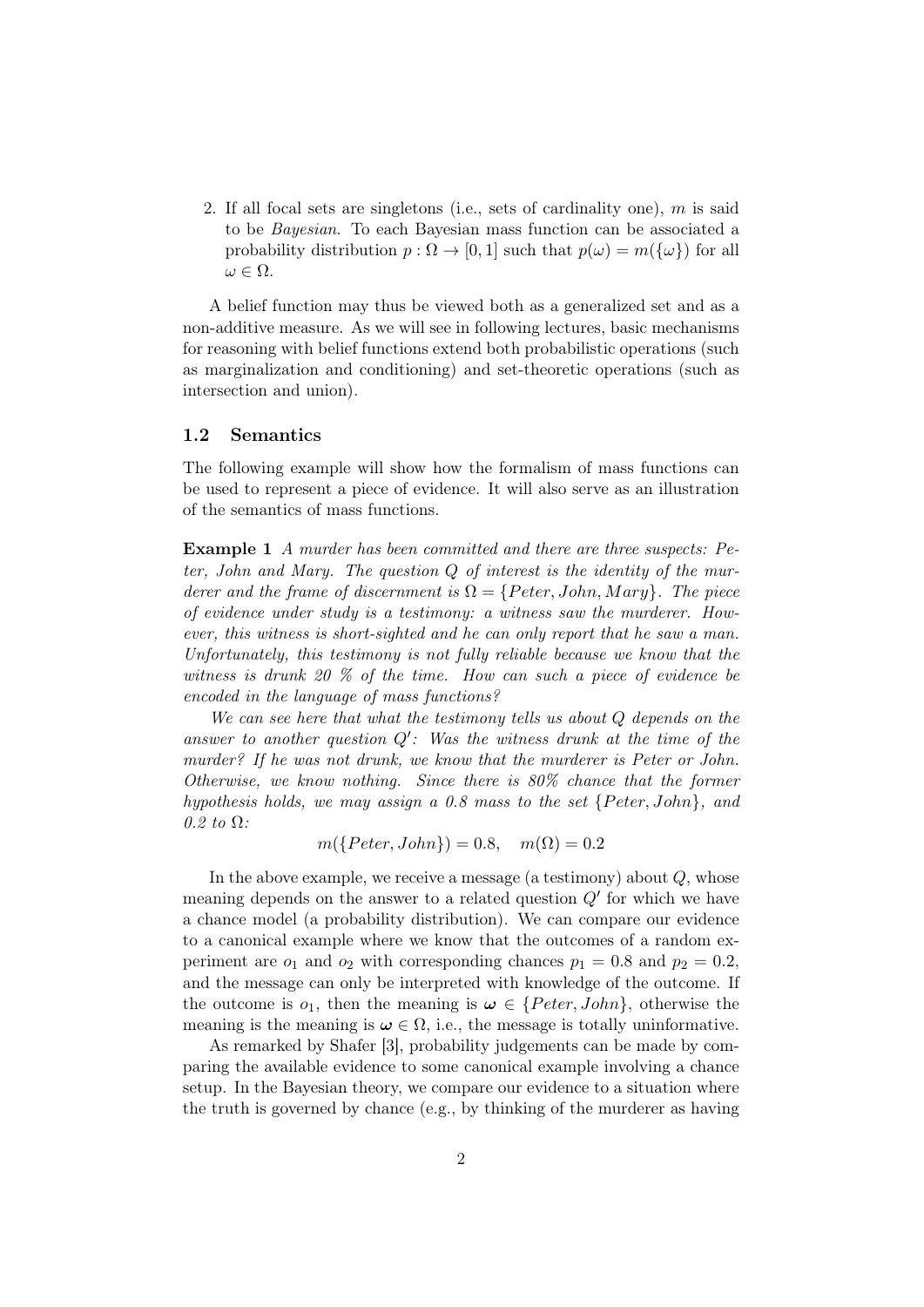been selected at random). In the belief function approach, the canonical example describes a situation where the meaning of the evidence is governed by chance.

More precisely, two scenarios are specially useful to construct canonical examples for mass functions.

The first scenario involves a machine that has two modes of operation, normal and faulty. We know that in the normal mode it broadcasts true messages, but we are completely unable to predict what it does in the faulty mode. We further assume that the operating mode of the machine is random and there a chance  $p$  that it is in the normal mode. It is then natural to say that a message  $\omega \in A$  produced by the machine has a chance p of meaning what it says and a chance  $1 - p$  of meaning nothing. This leads to the mass function  $m(A) = p$  and  $m(\Omega) = 1 - p$ . Such a mass function, with two focal sets including  $\Omega$ , is called a simple mass function.

The above story is simple and very useful to model situations in which a partially reliable source of information provides a simple statement of the form  $\omega \in A$  and we can assess the probability of the source to be reliable. How, it is not general enough to cover all kinds of evidence. In [3], Shafer introduced a more sophisticated scenario that is general enough to produce canonical examples for arbitrary mass functions. In this scenario, a source holds some *true information* of the form  $\boldsymbol{\omega} \in A^*$  for some  $A^* \subseteq \Omega$ . It sends us this information as an encoded message using a code chosen at random from a set of codes  $U = \{c_1, \ldots, c_r\}$ , according to some known probability measure  $\mu$  (Figure 1). We know the set of codes as well as the chances of each code to be selected. If we decode the message using code  $c$ , we get a decoded message of the form  $\omega \in \Gamma(c)$  for some subset  $\Gamma(c)$  of  $\Omega$ . Then,

$$
m(A) = \mu(\lbrace c \in U | \Gamma(c) = A \rbrace)
$$
\n<sup>(2)</sup>

is the chance that the original message was " $\omega \in A$ ", i.e., the *probability of* knowing that  $\omega \in A$ , and nothing more.

In the above framework, the mapping  $\Gamma: U \to 2^{\Omega} \setminus \{\emptyset\}$  is called a multi-valued mapping and the triple  $(U, \mu, \Gamma)$  is called a source. We can observe that a source corresponds formally to a random set [1]. However, the term "random set" may be misleading here, because we are not interested in situations where a set is selected at random (such as, e.g., drawing a handful of marbles from a bag). Here, the true answer to the question of interest is a single element of  $\Omega$  and it is not assumed to have been selected at random. Instead, chances are introduced when comparing our evidence to a situation where the meaning of a message depends on the result of a random experiment.

It is clear that a source  $(U, \mu, \Gamma)$  always induces a mass function from (1) and, conversely, any mass function can be seen as generated by a source. However, as will shall see, the concept of a source is more general than that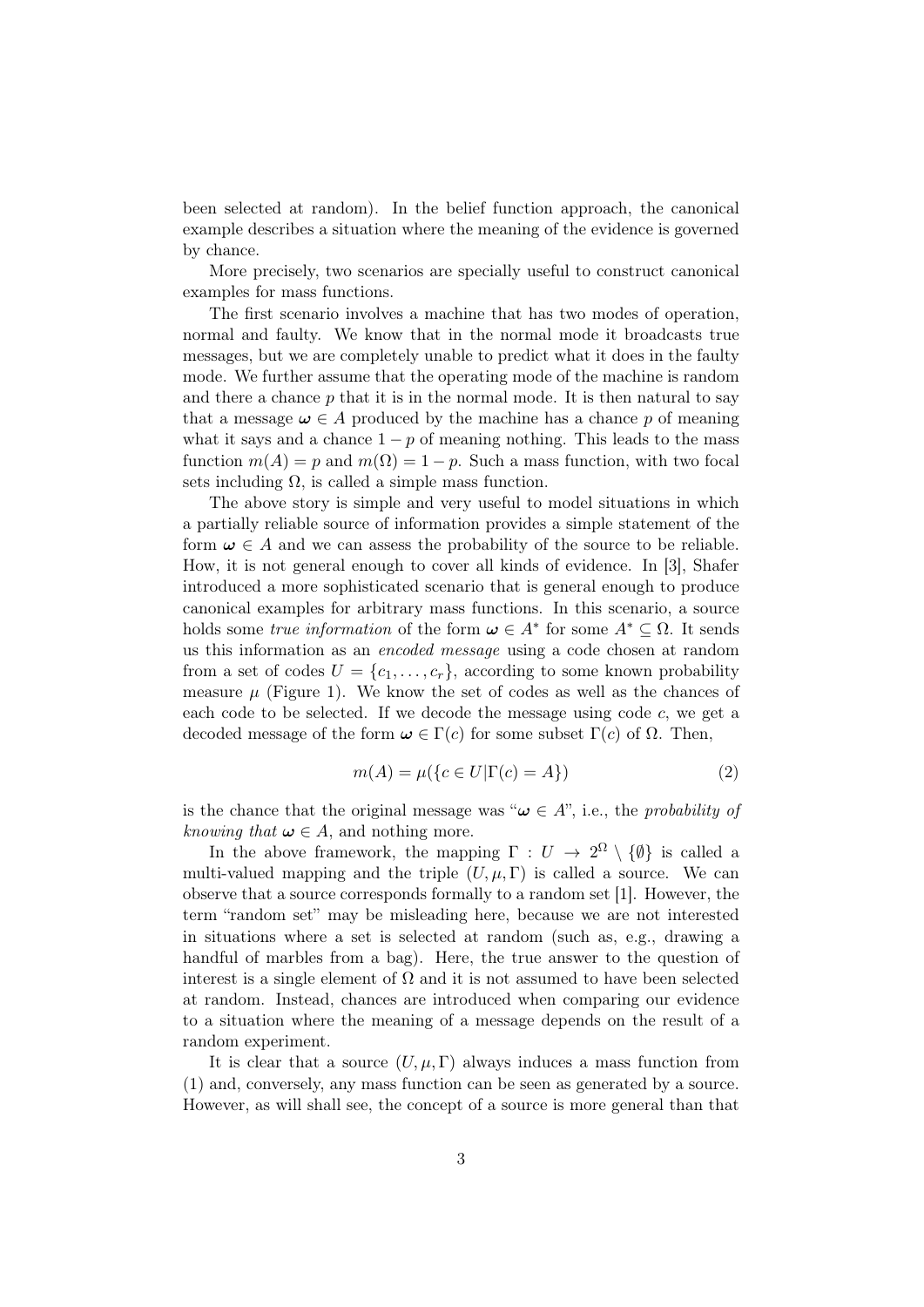

Figure 1: Random code setup.

of mass function, because a source can be used in the infinite case to general belief functions even when a mass function does not exist.

# 2 Belief and plausibility functions

#### 2.1 Definitions

Let us assume the available evidence to be encoded by a mass function  $m$ on  $\Omega$  generated by a source  $(U, \mu, \Gamma)$ . For any  $A \subseteq \Omega$ , the uncertainty of the proposition  $\omega \in A$  can be quantified by two numbers:

1. The probability that the evidence implies A, defined by

$$
Bel(A) = \mu({c \in U | \Gamma(c) \subseteq A})
$$
 (3a)

$$
= \sum_{B \subseteq A} m(B); \tag{3b}
$$

2. The probability that the evidence does not contradict A, given by

$$
Pl(A) = \mu(\lbrace c \in U | \Gamma(c) \cap A \neq \emptyset \rbrace)
$$
 (4a)

$$
= \sum_{B \cap A \neq \emptyset} m(B). \tag{4b}
$$

Clearly,  $Bel(\emptyset) = Pl(\emptyset) = 0$ ,  $Bel(\Omega) = Pl(\Omega) = 1$ ,  $Bel(A) \leq Pl(A)$  and  $Pl(A) = 1 - Bel(\overline{A})$ , where  $\overline{A}$  denotes the complement of A. The quantity  $Bel(A)$  can be interpreted as a degree of support for proposition A, or as a degree of belief. The function  $Bel: 2^{\Omega} \rightarrow [0, 1]$  is called a *belief function*. In contrast,  $Pl(A)$  can be seen as the degree to which one fails to doubt A; this number is called the plausibility of A and the function  $Pl : 2^{\Omega} \to [0, 1]$ is called a plausibility function.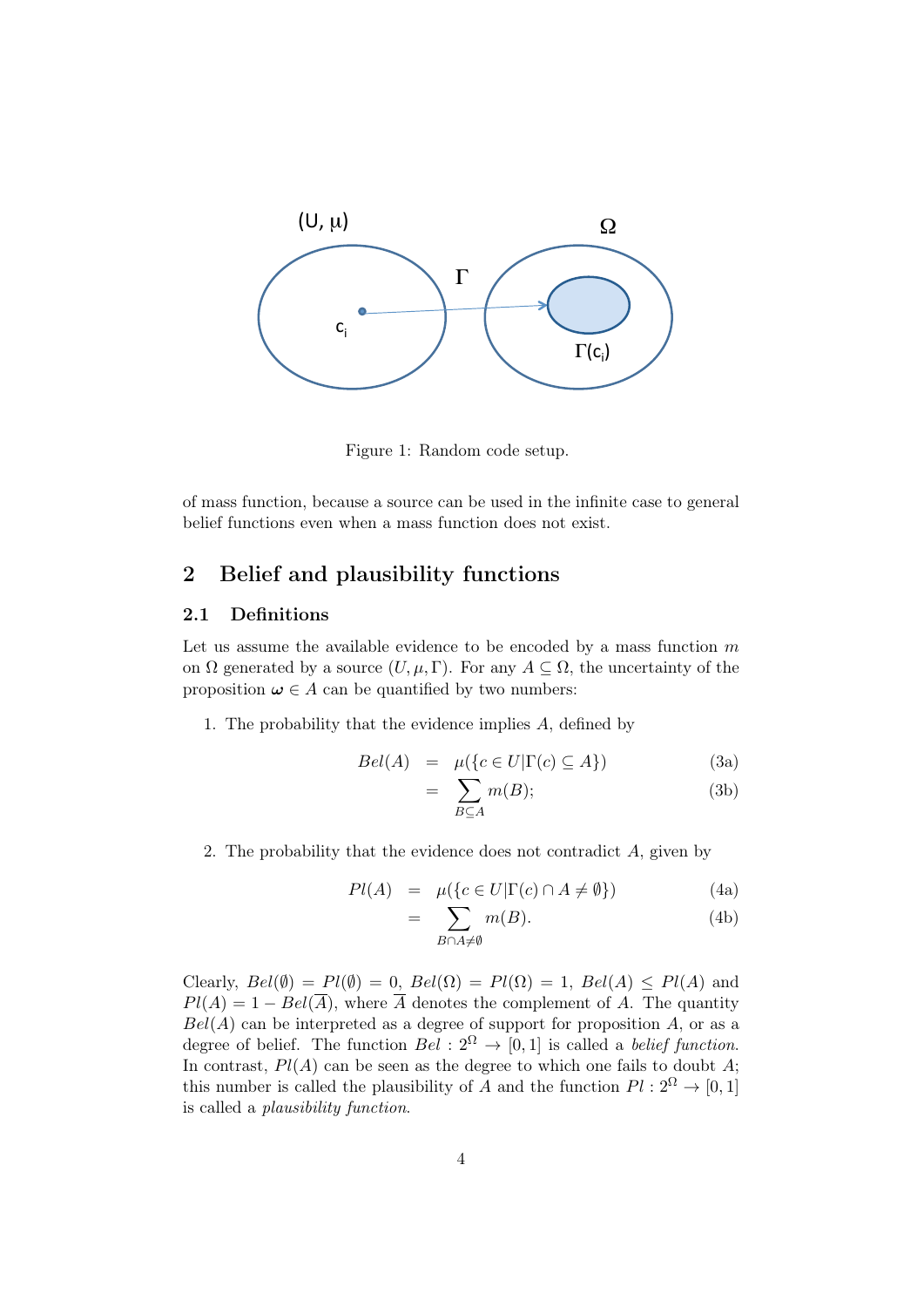#### 2.2 Properties

**Theorem 1** A function Bel :  $2^{\Omega} \rightarrow [0, 1]$  is a belief function iff it satisfies the following conditions:

- 1.  $Bel(\emptyset) = 0;$
- 2.  $Bel(\Omega) = 1;$
- 3. For any  $k \geq 2$  and any collection  $A_1, \ldots, A_k$  of subsets of  $\Omega$ ,

$$
Bel\left(\bigcup_{i=1}^{k} A_i\right) \ge \sum_{\emptyset \ne I \subseteq \{1,\dots,k\}} (-1)^{|I|+1} Bel\left(\bigcap_{i \in I} A_i\right). \tag{5}
$$

Proof: See [2, page 51].

In general, a function satisfying  $(5)$  for a given k is said to be monotone of order  $k$ . It is clear that monotonicity of order  $k$  implies monotonicity of order k' for all  $k' < k$ . A function that is monotone for any k is said to be monotone of order infinite, or completely monotone. Furthermore, properties 1 and 2 above imply that Bel is increasing. To see this, let A and B be two subsets of  $\Omega$  such that  $A \subseteq B$  and let  $C = B \setminus A$ . We have  $B = A \cup C$  and  $A \cap C = \emptyset$ . From (5) with  $k = 2$ , we have

$$
Bel(A \cup C) = Bel(B) \ge Bel(A) + Bel(C) - Bel(A \cap C)
$$
  
= 
$$
Bel(A) + Bel(C) \ge Bel(A).
$$
 (6)

Theorem 1 tells us that a completely monotone set function such that  $Bel(\emptyset) = 0$  and  $Bel(\Omega) = 1$  is induced by some mass function m using (3b). We may wonder whether there exists a unique  $m$  generating a belief function Bel. Indeed, (3b) for  $A \in 2^{\Omega} \setminus \{0, \Omega\}$  provide  $2^{|\Omega|} - 2$  equations and there are  $2^{|\Omega|} - 2$  free mass numbers (taking into account constraint (1)). Consequently, one must be able to recover m from Bel in a unique way. The following theorem states that  $m$  is actually the Möbius inverse of Bel, a notion from Combinatorial theory [2].

**Theorem 2** Let Bel :  $2^{\Omega} \rightarrow [0, 1]$  be a belief function induced by a mass function m. Then

$$
m(A) = \sum_{B \subseteq A} (-1)^{|A| - |B|} Bel(B),
$$

for all  $A \subseteq \Omega$ .

Proof: See [2, page 52].

Using the identity  $Pl(A) = 1 - Bel(\overline{A})$  for any  $A \subseteq \Omega$ , it is easy to obtain the following theorem, which is a counterpart of Theorem 1: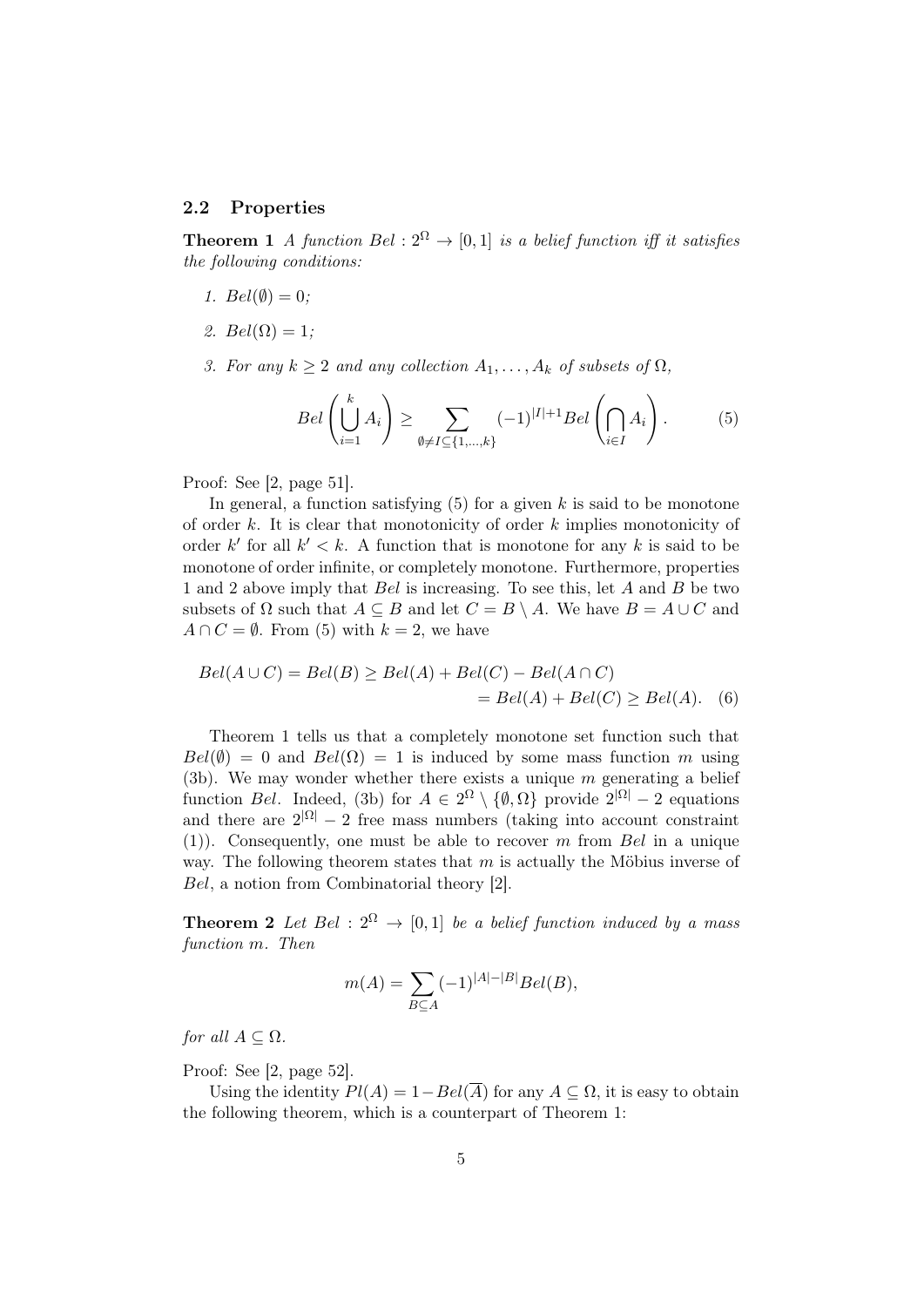**Theorem 3** A function  $Pl : 2^{\Omega} \rightarrow [0,1]$  is a plausibility function iff it satisfies the following conditions:

- 1.  $Pl(\emptyset) = 0$ ;
- 2.  $Pl(\Omega) = 1$ ;
- 3. For any  $k \geq 2$  and any collection  $A_1, \ldots, A_k$  of subsets of  $\Omega$ ,

$$
Pl\left(\bigcap_{i=1}^k A_i\right) \le \sum_{\emptyset \ne I \subseteq \{1,\dots,k\}} (-1)^{|I|+1} Pl\left(\bigcup_{i \in I} A_i\right). \tag{7}
$$

A set function verifying the third property in Theorem 3 is said to be alternating of order infinite, or completely alternating. A plausibility function is a completely alternating set function Pl such that  $Pl(\emptyset) = 0$  and  $Pl(\Omega) = 1.$ 

From the above result, it is clear that, given any of the three functions m, Bel and Pl, we can recover the other two. Consequently, these three functions can be seen as different facets of the same information. In the sequel, we will sometimes use the term "belief function" to refer to any of these functions, when there will be no risk of confusion.

### 3 Special cases and relation with other theories

#### 3.1 Bayesian mass functions

If  $m$  is Bayesian, then

$$
Bel(A) = Pl(A) = \sum_{\omega \in A} m(\{\omega\})
$$

for any  $A \subseteq \Omega$ . Furthermore, for any two disjoint subsets A and B of  $\Omega$ ,

$$
Bel(A \cup B) = \sum_{\omega \in A \cup B} m(\{\omega\}) =
$$

$$
\sum_{\omega \in A} m(\{\omega\}) + \sum_{\omega \in B} m(\{\omega\}) = Bel(A) + Bel(B). \quad (8)
$$

Consequently, belief functions induced by Bayesian mass functions are probability measures and are equal to their dual plausibility functions. Conversely, it is clear that each probability measure  $P$  is a belief function induced by the Bayesian mass function m such that  $m({\{\omega\}}) = P({\{\omega\}})$  for all  $\omega \in \Omega$ .

In other terms, the set of probability measures is exactly the set of belief functions induced by Bayesian mass functions. This results shows us that the language of belief functions is more general than that of probability theory.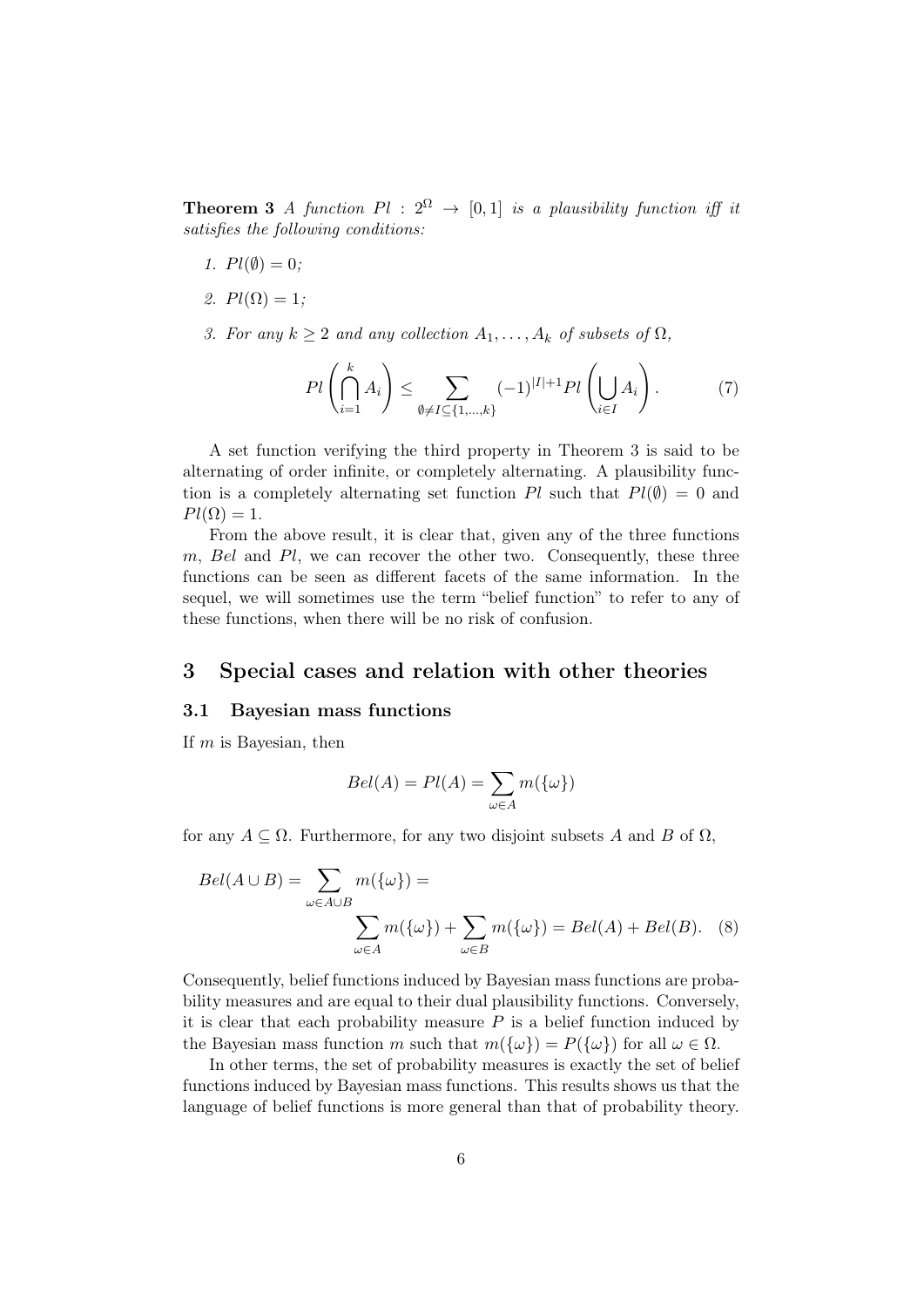As we will see later, the conditioning operation, which plays a major role in updating beliefs based on new evidence in the Bayesian framework, can also be seen as a special case of a more general operation in the belief function framework.

#### 3.2 Consonant mass functions

A mass function  $m$  is said to be consonant if its focal sets are nested, i.e., if they can be arranged in an increasing sequence  $A_1 \subset \ldots \subset A_r$ . In that case, functions Bel and Pl satisfy the following properties.

For any  $A, B \subseteq \Omega$ , let  $i_1$  and  $i_2$  be the largest indices such that  $A_i \subseteq A$ and  $A_i \subseteq B$ , respectively. Then,  $A_i \subseteq A \cap B$  iff  $i \leq \min(i_1, i_2)$  and

$$
Bel(A \cap B) = \sum_{i=1}^{\min(i_1, i_2)} m(A_i)
$$
 (9a)

$$
= \min \left( \sum_{i=1}^{i_1} m(A_i), \sum_{i=1}^{i_2} m(A_i) \right) \tag{9b}
$$

$$
= \min(Bel(A), Bel(B)). \tag{9c}
$$

Now, it is easy to deduce, from De Morgan laws, that

$$
Pl(A \cup B) = \max(Pl(A), Pl(B)).
$$
\n(10)

Properties (9c) and (10) characterize, respectively, possibility and necessity measures, which form the basis of Possibility theory introduced by Zadeh in [5]. In this theory,  $Pl(A)$  is the degree to which proposition A is possible, and  $Bel(A)$  is the degree to which A is certain, i.e., the degree to which  $\overline{A}$  is impossible. As possibility measures are special plausibility functions (induced by consonant mass functions), the theory of belief functions can be considered as more expressive than Possibility theory. However, as we shall see, the two theories depart in the way different pieces of information are combined: in the belief function approach, a mass function resulting from the combination of two consonant mass functions will generally not be consonant.

An important consequence of  $(10)$  is that function Pl can be deduced from its restriction to singletons. More precisely, let  $pl : \Omega \to [0,1]$  be the contour function of m, defined by  $pl(\omega) = Pl({\omega}$ , for all  $\omega \in \Omega$ . For all  $A \subseteq \Omega$ ,

$$
Pl(A) = \max_{\omega \in A} pl(\omega).
$$
 (11)

We note that the condition  $Pl(\Omega) = 1$  implies that  $\max_{\omega \in \Omega} pl(\omega) = 1$ .

A consonant mass function can also easily be recovered from its contour function. Let  $\Omega = {\omega_1, \ldots, \omega_n}$  be the frame of discernment, with elements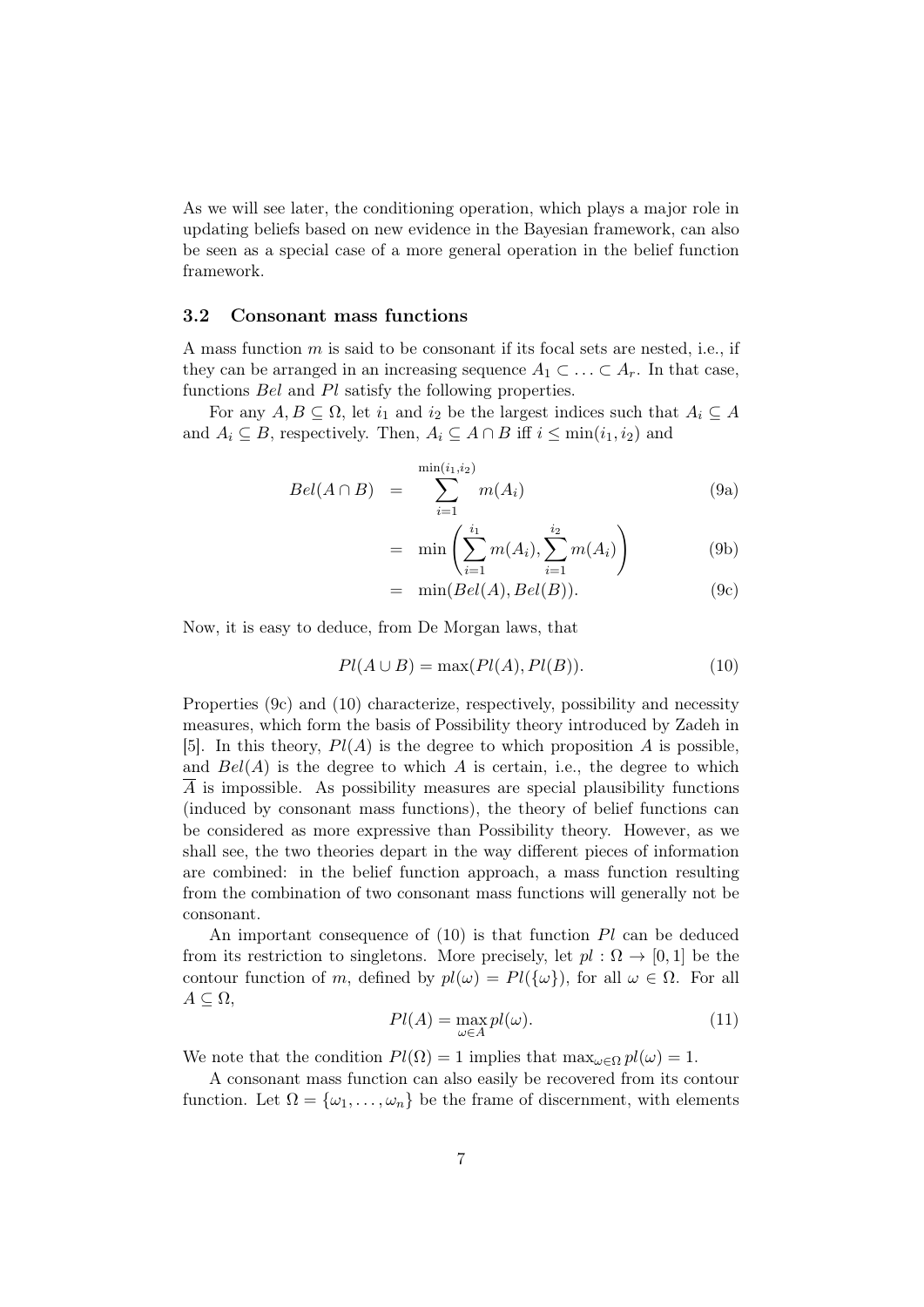arranged by decreasing order of plausibility, i.e.,

$$
1 = pl(\omega_1) \ge pl(\omega_2) \ge \ldots \ge pl(\omega_n).
$$

Then, the corresponding mass function is obtained by the following formula:

$$
m(\emptyset) = 0
$$
  
\n
$$
m(\{\omega_1\}) = pl(\omega_1) - pl(\omega_2)
$$
  
\n
$$
\vdots
$$
  
\n
$$
m(\{\omega_1, \dots, \omega_i\}) = pl(\omega_i) - pl(\omega_{i+1})
$$
  
\n
$$
\vdots
$$
  
\n
$$
m(\Omega) = pl(\omega_n).
$$

Possibility theory has a strong connection with the theory of Fuzzy Sets. More precisely, if we receive evidence of the form " $\omega$  is F", where F is a fuzzy subset of  $\Omega$  with membership function  $\mu_F$ , then this piece of evidence may be represented by a consonant belief function with contour function  $pl = \mu_F$ .

#### 3.3 Relation with imprecise probabilities

To each belief function Bel can be associated the set of probability measures P that dominate Bel, i.e., the set of probability measures such that  $P(A) \geq$ Bel(A) for all subset A of  $\Omega$ . Because of the relation  $Bel(A) = 1 - Pl(\overline{A})$ , we also have  $P(A) \leq P(A)$  for all A, or

$$
Bel(A) \le P(A) \le Pl(A), \quad \forall A \subseteq \Omega.
$$
 (12)

Any probability measure  $P$  verifying (12) is said to be compatible with  $Bel$ , and the set  $P(Bel)$  of all probability measures compatible with Bel is called the credal set of Bel. Any compatible probability can be obtained by distributing each mass  $m(A)$  among the elements of A.

A belief function can thus be seen the lower envelope of a non-empty set of probability measure. Such a function is called a coherent lower probability [4]. However, a coherent lower probability is not always a belief function: in some sense, the notion of coherent lower probability is thus more general. Anyway, the definition of the credal set associated with a belief function is purely formal, as these probabilities have no particular interpretation. The theory of belief functions is not a theory of imprecise probabilities.

# References

[1] H.T. Nguyen. An Introduction to Random Sets. Chapman and Hall/CRC Press, Boca Raton, Florida, 2006.